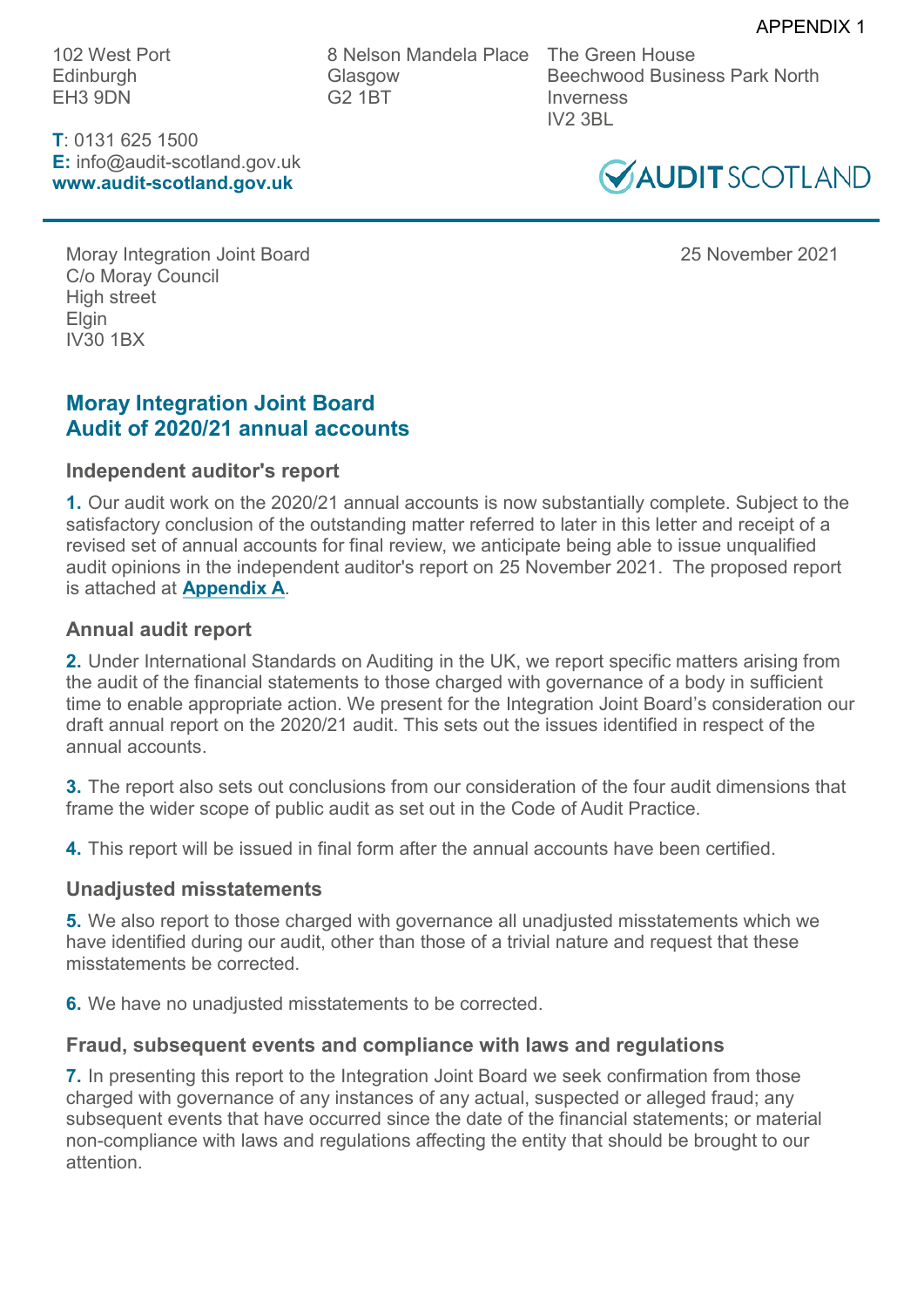# **Representations from Chief Financial Officer**

**8.** As part of the completion of our audit, we are seeking written representations from the Chief Financial Officer on aspects of the annual accounts, including the judgements and estimates made.

**9.** A draft letter of representation is attached at **[Appendix B](#page-6-0)**. This should be signed and returned to us by the Chief Financial Officer with the signed annual accounts prior to the independent auditor's report being certified.

### **Outstanding matters**

**10.** At the time of writing this report, were still awaiting final confirmation of assurances from the auditor of NHS Grampian.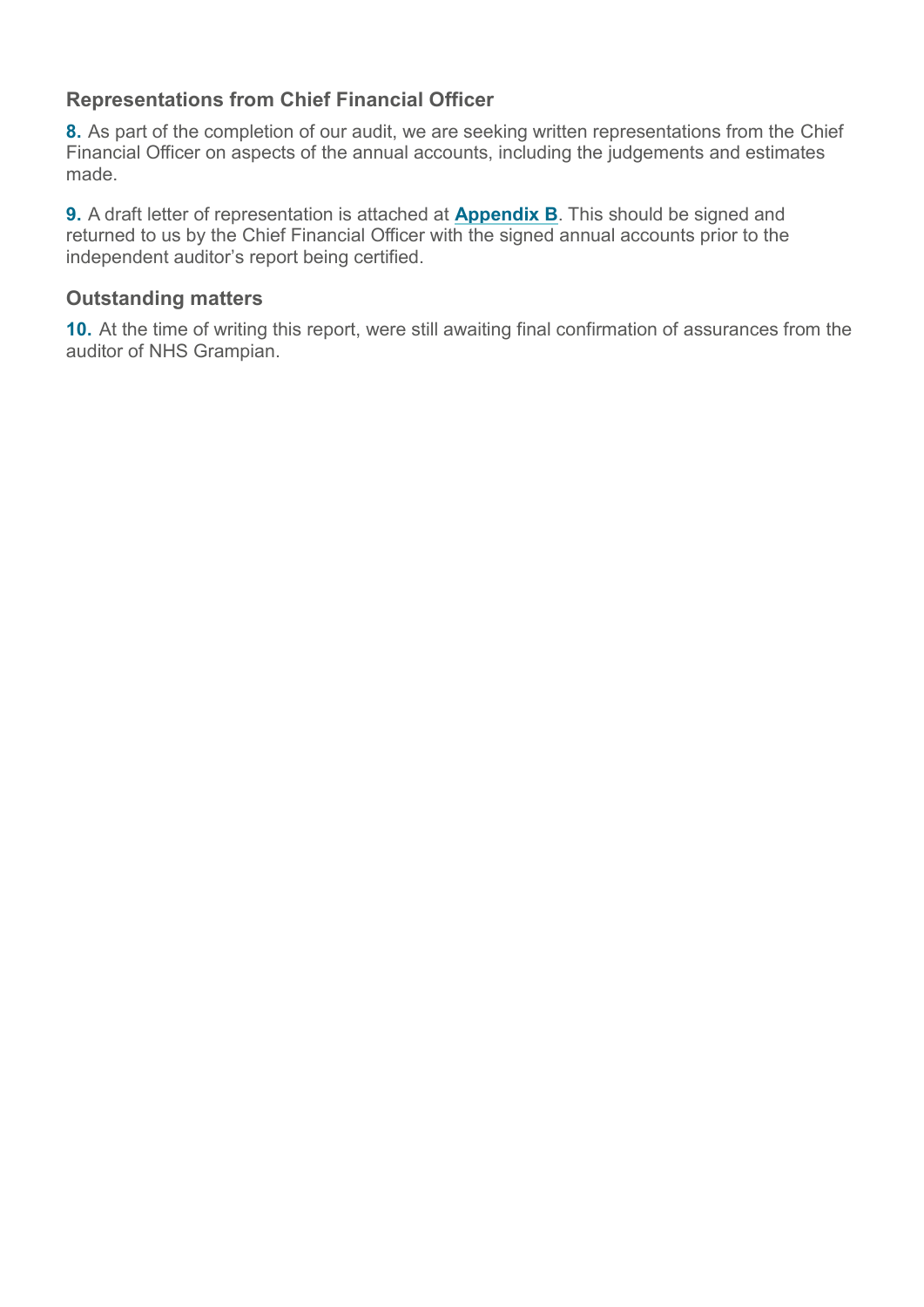# <span id="page-2-0"></span>**Appendix A: Proposed Independent Auditor's Report**

#### **Independent auditor's report to the members of Moray Integration Joint Board and the Accounts Commission**

### **Reporting on the audit of the financial statements**

#### **Opinion on financial statements**

I certify that I have audited the financial statements in the annual accounts of Moray Integration Joint Board for the year ended 31 March 2021 under Part VII of the Local Government (Scotland) Act 1973. The financial statements comprise the Comprehensive Income and Expenditure Statement, Movement in Reserves Statement, Balance Sheet and notes to the financial statements, including a summary of significant accounting policies. The financial reporting framework that has been applied in their preparation is applicable law and International Financial Reporting Standards (IFRSs) as adopted by the European Union, and as interpreted and adapted by the Code of Practice on Local Authority Accounting in the United Kingdom 2020/21 (the 2020/21 Code).

In my opinion the accompanying financial statements:

- give a true and fair view in accordance with applicable law and the 2020/21 Code of the state of affairs of the body as at 31 March 2021 and of its income and expenditure for the year then ended;
- have been properly prepared in accordance with IFRSs as adopted by the European Union, as interpreted and adapted by the 2020/21 Code; and
- have been prepared in accordance with the requirements of the Local Government (Scotland) Act 1973, The Local Authority Accounts (Scotland) Regulations 2014, and the Local Government in Scotland Act 2003.

#### **Basis for opinion**

I conducted my audit in accordance with applicable law and International Standards on Auditing (UK) (ISAs (UK)), as required by the [Code of Audit Practice](http://www.audit-scotland.gov.uk/uploads/docs/report/2016/code_audit_practice_16.pdf) approved by the Accounts Commission for Scotland. My responsibilities under those standards are further described in the auditor's responsibilities for the audit of the financial statements section of my report. I was appointed under arrangements approved by the Accounts Commission on 10 April 2017. The period of total uninterrupted appointment is five years. I am independent of the body in accordance with the ethical requirements that are relevant to my audit of the financial statements in the UK including the Financial Reporting Council's Ethical Standard, and I have fulfilled my other ethical responsibilities in accordance with these requirements. Non-audit services prohibited by the Ethical Standard were not provided to the body. I believe that the audit evidence I have obtained is sufficient and appropriate to provide a basis for my opinion.

### **Conclusions relating to going concern basis of accounting**

I have concluded that the use of the going concern basis of accounting in the preparation of the financial statements is appropriate.

Based on the work I have performed, I have not identified any material uncertainties relating to events or conditions that, individually or collectively, may cast significant doubt on the body's ability to continue to adopt the going concern basis of accounting for a period of at least twelve months from when the financial statements are authorised for issue.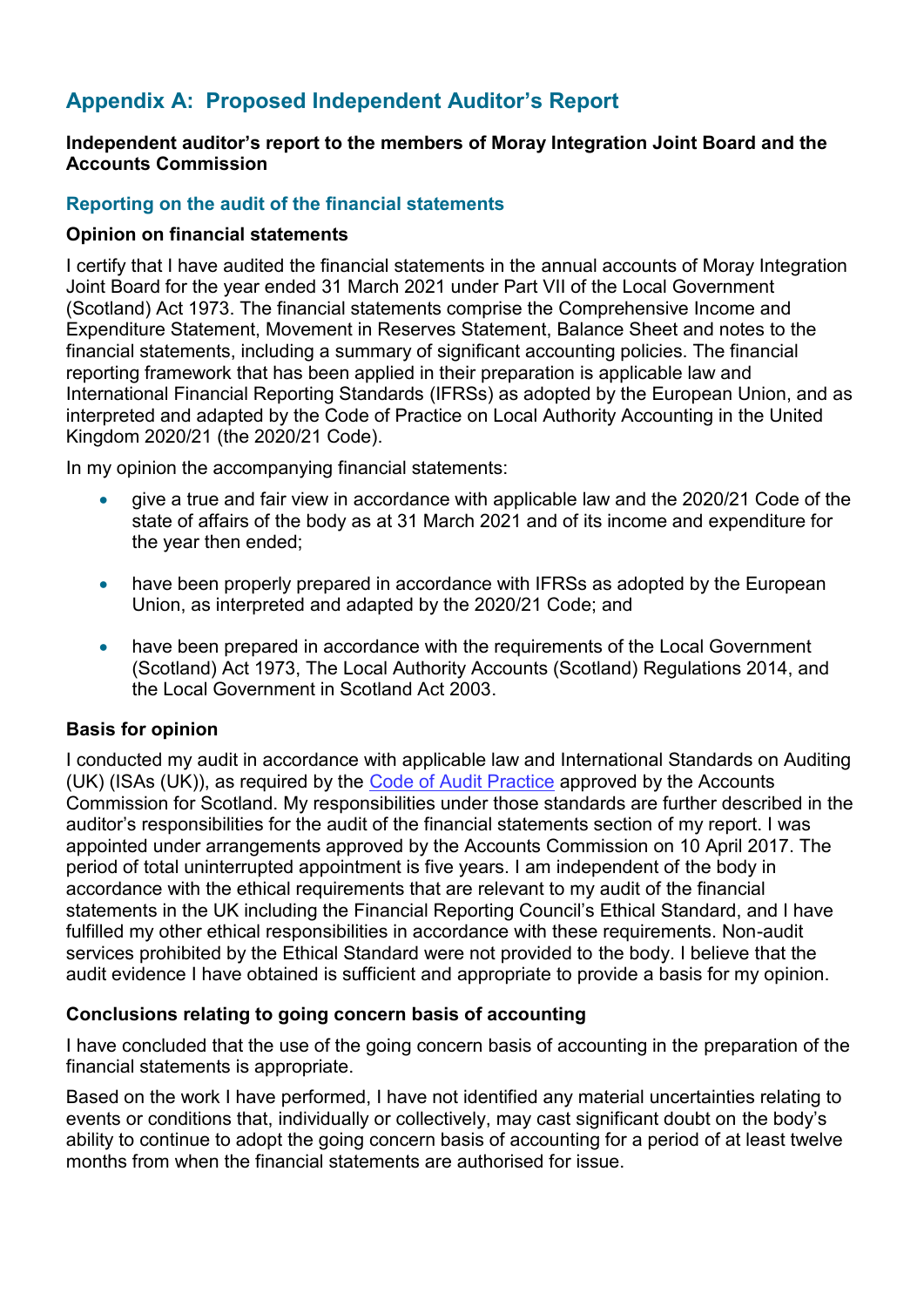### **Risks of material misstatement**

I report in a separate Annual Audit Report, available from the [Audit Scotland website,](http://www.audit-scotland.gov.uk/our-work/annual-audits) the most significant assessed risks of material misstatement that I identified and my judgements thereon.

#### **Responsibilities of the Chief Financial Officer and Moray Integration Joint Board for the financial statements**

As explained more fully in the Statement of Responsibilities, the Chief Financial Officer is responsible for the preparation of financial statements that give a true and fair view in accordance with the financial reporting framework, and for such internal control as the Chief Financial Officer determines is necessary to enable the preparation of financial statements that are free from material misstatement, whether due to fraud or error.

In preparing the financial statements, the Chief Financial Officer is responsible for assessing the body's ability to continue as a going concern, disclosing, as applicable, matters related to going concern and using the going concern basis of accounting unless deemed inappropriate.

The board is responsible for overseeing the financial reporting process.

### **Auditor's responsibilities for the audit of the financial statements**

My objectives are to obtain reasonable assurance about whether the financial statements as a whole are free from material misstatement, whether due to fraud or error, and to issue an auditor's report that includes my opinion. Reasonable assurance is a high level of assurance, but is not a guarantee that an audit conducted in accordance with ISAs (UK) will always detect a material misstatement when it exists. Misstatements can arise from fraud or error and are considered material if, individually or in the aggregate, they could reasonably be expected to influence the economic decisions of users taken on the basis of these financial statements.

Irregularities, including fraud, are instances of non-compliance with laws and regulations. I design procedures in line with my responsibilities outlined above to detect material misstatements in respect of irregularities, including fraud. Procedures include:

- obtaining an understanding of the applicable legal and regulatory framework and how the body is complying with that framework;
- identifying which laws and regulations are significant in the context of the body;
- assessing the susceptibility of the financial statements to material misstatement, including how fraud might occur; and
- considering whether the audit team collectively has the appropriate competence and capabilities to identify or recognise non-compliance with laws and regulations.

The extent to which my procedures are capable of detecting irregularities, including fraud, is affected by the inherent difficulty in detecting irregularities, the effectiveness of the body's controls, and the nature, timing and extent of the audit procedures performed.

Irregularities that result from fraud are inherently more difficult to detect than irregularities that result from error as fraud may involve collusion, intentional omissions, misrepresentations, or the override of internal control. The capability of the audit to detect fraud and other irregularities depends on factors such as the skilfulness of the perpetrator, the frequency and extent of manipulation, the degree of collusion involved, the relative size of individual amounts manipulated, and the seniority of those individuals involved.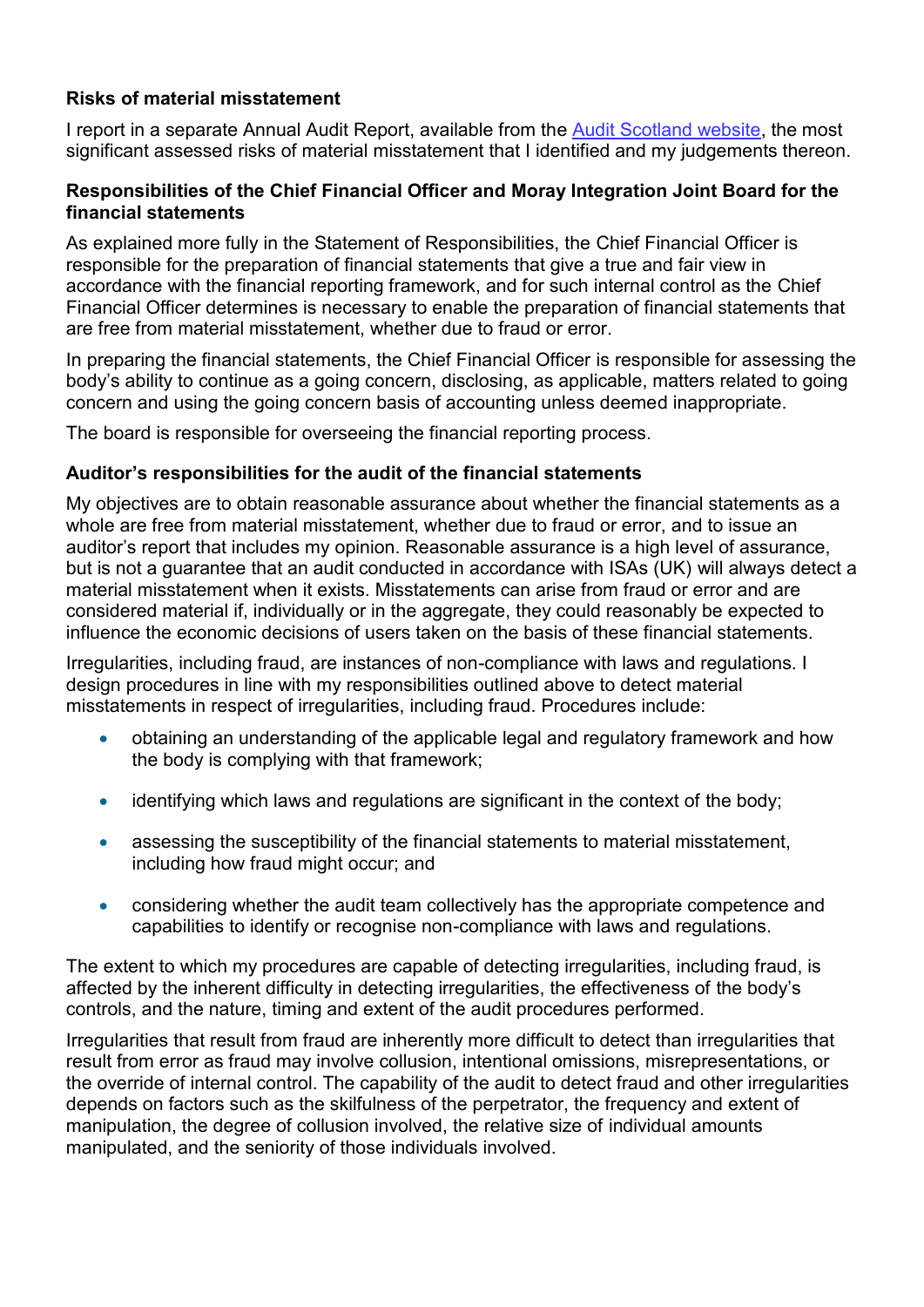A further description of the auditor's responsibilities for the audit of the financial statements is located on the Financial Reporting Council's website [www.frc.org.uk/auditorsresponsibilities.](https://www.frc.org.uk/Our-Work/Audit-and-Actuarial-Regulation/Audit-and-assurance/Standards-and-guidance/Standards-and-guidance-for-auditors/Auditors-responsibilities-for-audit/Description-of-auditors-responsibilities-for-audit.aspx) This description forms part of my auditor's report.

## **Reporting on other requirements**

### **Opinion prescribed by the Accounts Commission on the audited part of the Remuneration Report**

I have audited the part of the Remuneration Report described as audited. In my opinion, the audited part of the Remuneration Report has been properly prepared in accordance with The Local Authority Accounts (Scotland) Regulations 2014.

#### **Statutory other information**

The Chief Financial Officer is responsible for the statutory other information in the annual accounts. The statutory other information comprises the Management Commentary, Annual Governance Statement, Statement of Responsibilities and the unaudited part of the Remuneration Report.

My responsibility is to read all the statutory other information and, in doing so, consider whether the statutory other information is materially inconsistent with the financial statements or my knowledge obtained in the audit or otherwise appears to be materially misstated. If I identify such material inconsistencies or apparent material misstatements, I am required to determine whether this gives rise to a material misstatement in the financial statements themselves. If, based on the work I have performed, I conclude that there is a material misstatement of this statutory other information, I am required to report that fact. I have nothing to report in this regard.

My opinion on the financial statements does not cover the statutory other information and I do not express any form of assurance conclusion thereon except on the Management Commentary and Annual Governance Statement to the extent explicitly stated in the following opinions prescribed by the Accounts Commission.

#### **Opinions prescribed by the Accounts Commission on Management Commentary and Annual Governance Statement**

In my opinion, based on the work undertaken in the course of the audit:

- the information given in the Management Commentary for the financial year for which the financial statements are prepared is consistent with the financial statements and that report has been prepared in accordance with statutory guidance issued under the Local Government in Scotland Act 2003; and
- the information given in the Annual Governance Statement for the financial year for which the financial statements are prepared is consistent with the financial statements and that report has been prepared in accordance with the Delivering Good Governance in Local Government: Framework (2016).

### **Matters on which I am required to report by exception**

I am required by the Accounts Commission to report to you if, in my opinion:

- adequate accounting records have not been kept; or
- the financial statements and the audited part of the Remuneration Report are not in agreement with the accounting records; or
- I have not received all the information and explanations I require for my audit.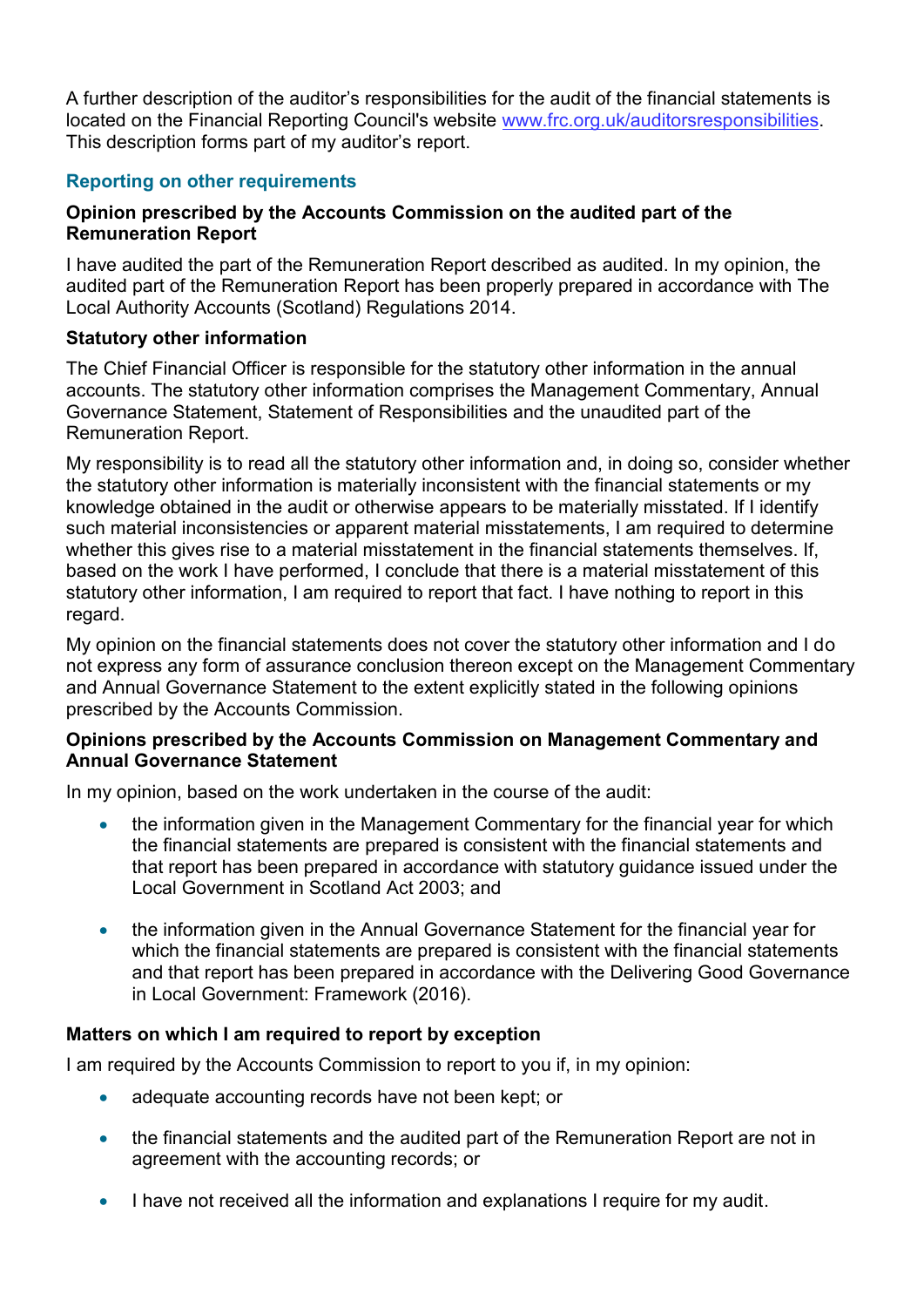I have nothing to report in respect of these matters.

#### **Conclusions on wider scope responsibilities**

In addition to my responsibilities for the annual accounts, my conclusions on the wider scope responsibilities specified in the Code of Audit Practice, including those in respect of Best Value, are set out in my Annual Audit Report.

#### **Use of my report**

This report is made solely to the parties to whom it is addressed in accordance with Part VII of the Local Government (Scotland) Act 1973 and for no other purpose. In accordance with paragraph 120 of the Code of Audit Practice, I do not undertake to have responsibilities to members or officers, in their individual capacities, or to third parties.

Brian Howarth Audit Director Audit Scotland 4<sup>th</sup> Floor 8 Nelson Mandela Place Glasgow G2 1BT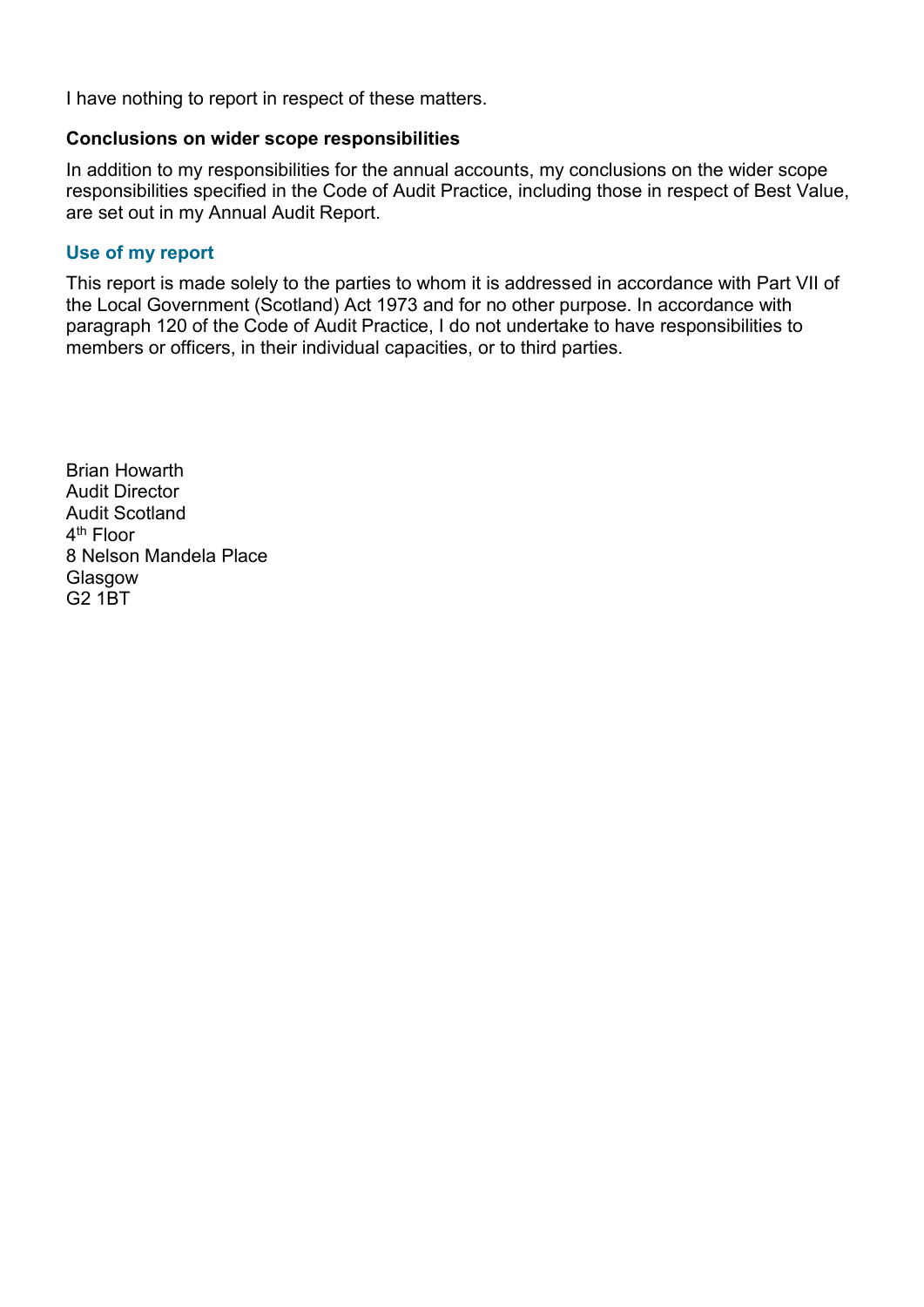# <span id="page-6-0"></span>**Appendix B: Letter of Representation (ISA 580)**

Brian Howarth Audit Director Audit Scotland 4th Floor 8 Nelson Mandela Place Glasgow G2 1BT

Dear Brian

## **Moray Integration Joint Board Annual Accounts 2020/21**

**1.** This representation letter is provided about your audit of the annual accounts of Moray Integration Joint Board for the year ended 31 March 2021 for the purpose of expressing an opinion as to whether the financial statements give a true and fair view in accordance with the financial reporting framework, and for expressing other opinions on the remuneration report, management commentary and annual governance statement.

**2.** I confirm to the best of my knowledge and belief and having made appropriate enquiries of the Chief Executive and Corporate Management Team, the following representations given to you in connection with your audit of Moray Integration Joint Board's annual accounts for the year ended 31 March 2021.

### **General**

**3.** Moray Integration Joint Board and I have fulfilled our statutory responsibilities for the preparation of the 2020/21 annual accounts. All the accounting records, documentation and other matters which I am aware are relevant to the preparation of the annual accounts have been made available to you for the purposes of your audit. All transactions undertaken by Moray Integration Joint Board have been recorded in the accounting records and are properly reflected in the financial statements.

**4.** I confirm that I am not aware of any uncorrected misstatements.

### **Financial Reporting Framework**

**5.** The annual accounts have been prepared in accordance with the Code of Practice on Local Authority Accounting in the United Kingdom 2020/21 (2020/21 Code), and in accordance with the requirements of the Local Government (Scotland) Act 1973, the Local Government in Scotland Act 2003 and The Local Authority Accounts (Scotland) Regulations 2014.

**6.** In accordance with the 2014 regulations, I have ensured that the financial statements give a true and fair view of the financial position of Moray Integration Joint Board at 31 March 2021 and the transactions for 2020/21.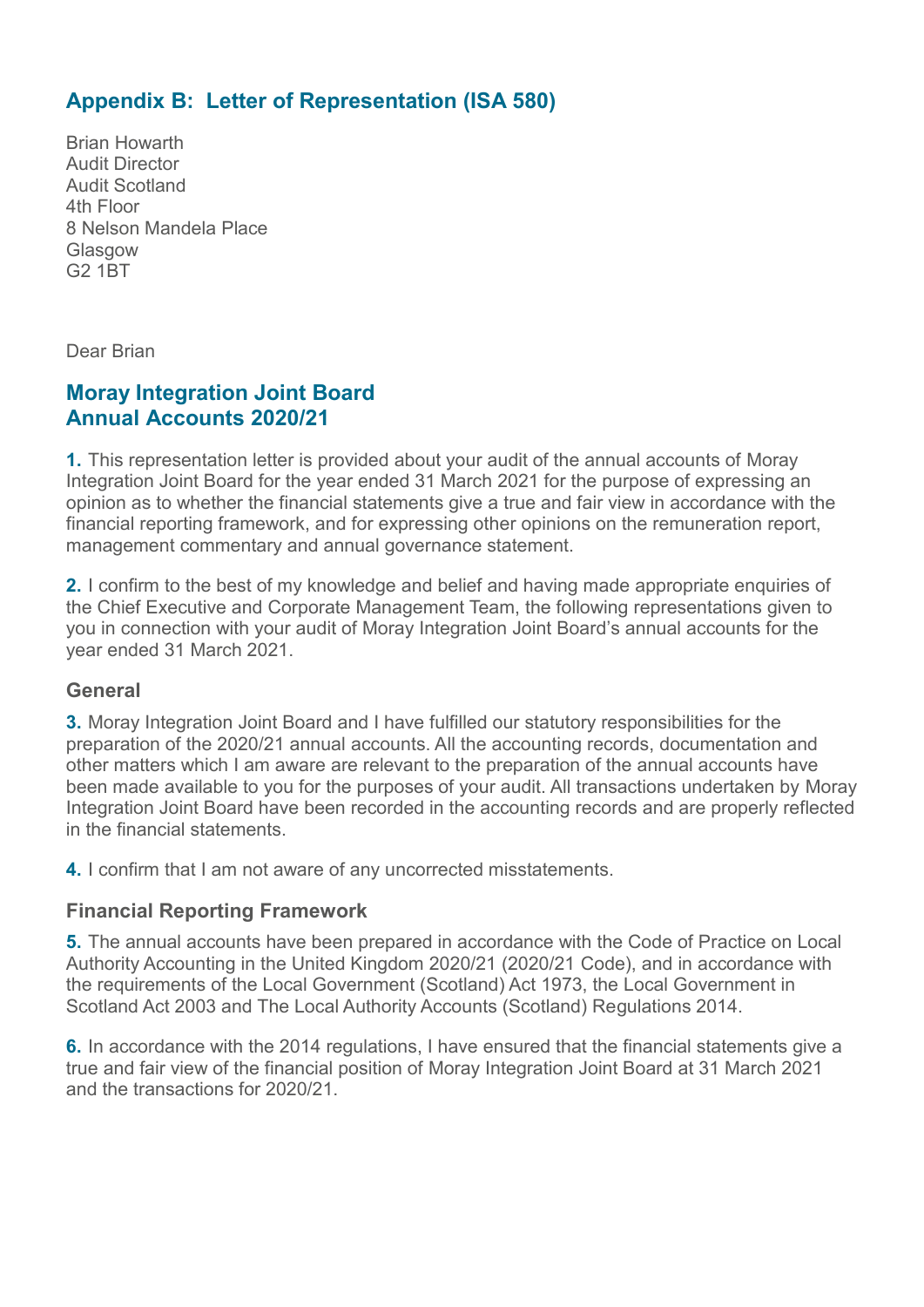# **Accounting Policies & Estimates**

**7.** All significant accounting policies applied are as shown in the notes to the financial statements. The accounting policies are determined by the 2020/21 Code where applicable. Where the Code does not specifically apply, I have used judgement in developing and applying an accounting policy that results in information that is relevant and reliable. All accounting policies applied are appropriate to Moray Integration Joint Board circumstances and have been consistently applied.

**8.** The significant assumptions used in making accounting estimates are reasonable and properly reflected in the financial statements. Judgements used in making estimates have been based on the latest available, reliable information. Estimates have been revised where there are changes in the circumstances on which the original estimate was based or as a result of new information or experience.

## **Going Concern Basis of Accounting**

**9.** I have assessed Moray Integration Joint Board's ability to continue to use the going concern basis of accounting and have concluded that it is appropriate. I am not aware of any material uncertainties that may cast significant doubt on Moray Integration Joint Board's ability to continue as a going concern.

## **Fraud**

**10.** I have provided you with all information in relation to:

- my assessment of the risk that the financial statements may be materially misstated because of fraud
- any allegations of fraud or suspected fraud affecting the financial statements
- fraud or suspected fraud that I am aware of involving management, employees who have a significant role in internal control, or others that could have a material effect on the financial statements.

## **Laws and Regulations**

**11.** I have disclosed to you all known instances of non-compliance or suspected noncompliance with laws and regulations whose effects should be considered when preparing financial statements.

## **Related Party Transactions**

**12.** All material transactions with related parties have been appropriately accounted for and disclosed in the financial statements in accordance with the 2020/21 Code. I have made available to you the identity of all Moray Integration Joint Board's related parties and all the related party relationships and transactions of which I am aware.

### **Remuneration Report**

**13.** The Remuneration Report has been prepared in accordance with the Local Authority Accounts (Scotland) Amendment Regulations 2014, and all required information of which I am aware has been provided to you.